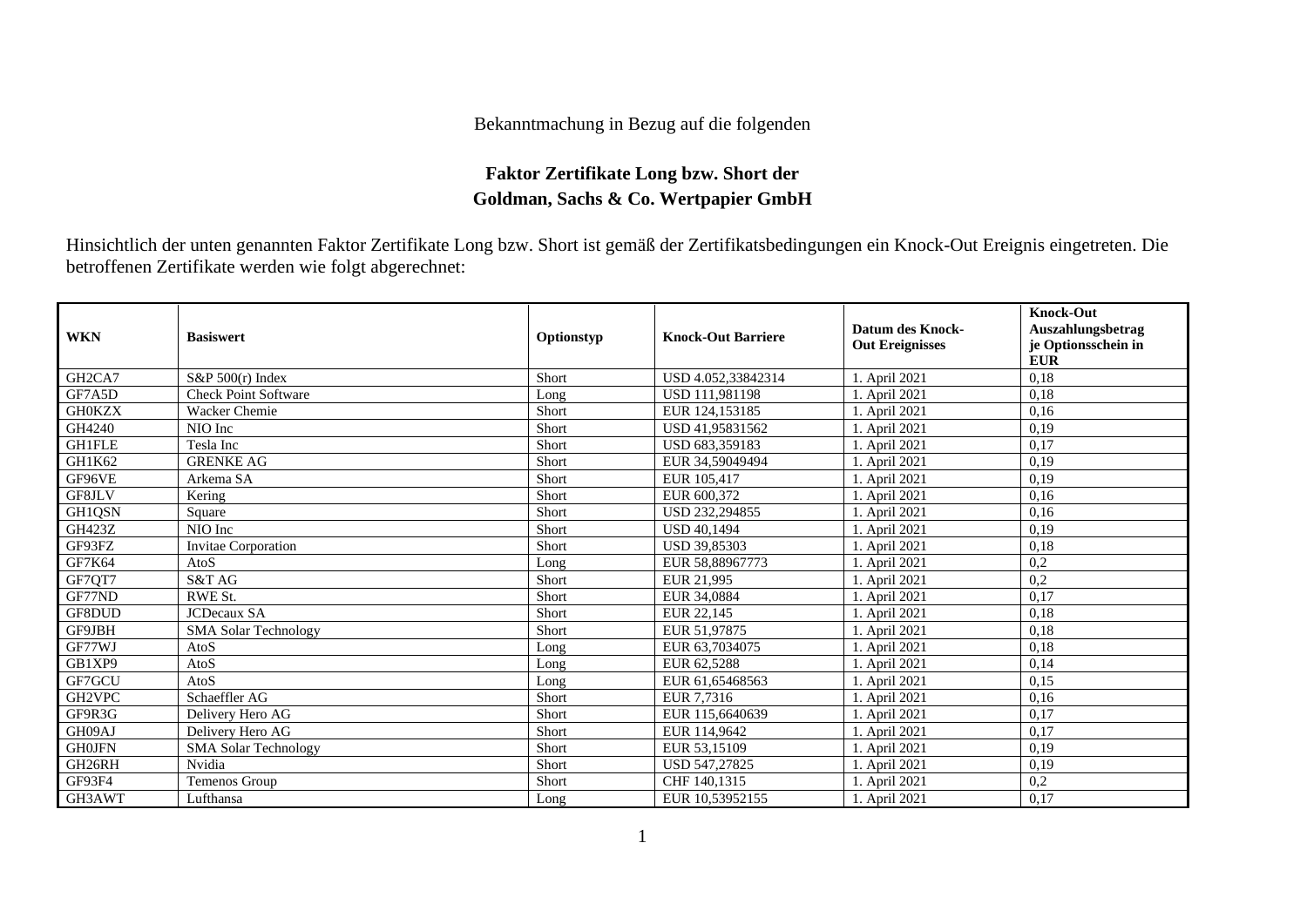| <b>WKN</b>    | <b>Basiswert</b>                  | Optionstyp | <b>Knock-Out Barriere</b> | <b>Datum des Knock-</b><br><b>Out Ereignisses</b> | <b>Knock-Out</b><br>Auszahlungsbetrag<br>je Optionsschein in<br><b>EUR</b> |
|---------------|-----------------------------------|------------|---------------------------|---------------------------------------------------|----------------------------------------------------------------------------|
| GH3SHR        | Lufthansa                         | Long       | EUR 10,64017556           | 1. April 2021                                     | 0,16                                                                       |
| GH4248        | NIO Inc                           | Short      | USD 41,97719656           | 1. April 2021                                     | 0,19                                                                       |
| <b>GH426H</b> | NIO Inc                           | Short      | USD 41,74419482           | 1. April 2021                                     | 0,15                                                                       |
| GF98L2        | STOXX Europe 600 Technology       | Short      | EUR 690,0606              | 1. April 2021                                     | 0,18                                                                       |
| GH3AT4        | BioNTech SE - ADR                 | Short      | USD 111,91975             | 1. April 2021                                     | 0,17                                                                       |
| GF7LM3        | Altair Engineering Inc            | Short      | USD 65,26051              | 1. April 2021                                     | 0,2                                                                        |
| GF8UY9        | Okta, Inc. - Class A              | Short      | USD 224,8386              | 1. April 2021                                     | 0,19                                                                       |
| GF9FUL        | S&P 500 INFO TECH INDEX           | Short      | USD 2.366,0259            | 1. April 2021                                     | 0,19                                                                       |
| GH2352        | S&P 500(r) Index                  | Short      | USD 4.052,33842314        | 1. April 2021                                     | 0,2                                                                        |
| GF8LUS        | <b>NXP Semiconductors NV</b>      | Short      | USD 209,99762             | 1. April 2021                                     | 0,17                                                                       |
| GH2BVA        | NASDAQ-100 Index                  | Short      | USD 13.418,729074999999   | 1. April 2021                                     | 0,17                                                                       |
| GH1QRZ        | Nvidia                            | Short      | USD 558,88247638          | 1. April 2021                                     | 0,17                                                                       |
| GH23ME        | BioNTech SE - ADR                 | Short      | USD 114,29284287          | 1. April 2021                                     | 0,19                                                                       |
| GH22PC        | NASDAQ-100 Index                  | Short      | USD 13.353,271860000001   | 1. April 2021                                     | 0,14                                                                       |
| GH25M5        | NASDAQ-100 Index                  | Short      | USD 13.353,271860000001   | 1. April 2021                                     | 0,14                                                                       |
| GF6P1S        | Graco Inc                         | Short      | <b>USD 73,0524</b>        | 1. April 2021                                     | 0,19                                                                       |
| <b>GH292L</b> | NASDAQ-100 Index                  | Short      | USD 13.353,271860000001   | 1. April 2021                                     | 0,17                                                                       |
| GF7YDY        | Microchip Technology Incorporated | Short      | USD 161,04075             | 1. April 2021                                     | 0,16                                                                       |
| GF84UW        | NOVANTA INC.                      | Short      | USD 135,8467              | 1. April 2021                                     | 0,18                                                                       |
| GC8F6Z        | eBay                              | Short      | USD 63,867196             | 1. April 2021                                     | 0,17                                                                       |
| GF9383        | Microsoft                         | Short      | USD 245,295108            | 1. April 2021                                     | 0,18                                                                       |
| GC644M        | Kinder Morgan Inc.                | Short      | USD 17,364285             | 1. April 2021                                     | $\overline{0,2}$                                                           |
| GF8V0B        | INSTALLED BUILDING PRODUCTS, INC. | Short      | USD 119,46699072          | 1. April 2021                                     | 0,18                                                                       |
| <b>GF7LTE</b> | <b>BROOKS AUTOMATION, INC.</b>    | Short      | <b>USD 91.74194</b>       | 1. April 2021                                     | 0,19                                                                       |
| GF8TS2        | Autodesk, Inc.                    | Short      | USD 288,34686             | 1. April 2021                                     | 0,19                                                                       |
| GF7VGU        | UFP INDUSTRIES, INC.              | Short      | USD 79,10112              | 1. April 2021                                     | 0,18                                                                       |
| GF7M19        | <b>EMCOR</b> Group Inc            | Short      | USD 116,42208             | 1. April 2021                                     | $\overline{0,2}$                                                           |
| GF7QS6        | <b>Prudential Financial</b>       | Short      | <b>USD 93,833</b>         | 1. April 2021                                     | 0,19                                                                       |
| GF6A93        | NASDAQ-100 Index                  | Short      | USD 13.455,3851154        | 1. April 2021                                     | 0,14                                                                       |
| GF6JE0        | NASDAQ-100 Index                  | Short      | USD 13.527,388051899999   | 1. April 2021                                     | 0,19                                                                       |
| <b>GF0JCG</b> | Lennar Corporation                | Short      | USD 107,3038              | 1. April 2021                                     | 0,2                                                                        |
| GC74M0        | Amphenol Corporation              | Short      | USD 68,800113             | 1. April 2021                                     | 0,2                                                                        |
| GF91AH        | <b>Incyte Corporation</b>         | Short      | <b>USD 82,8954</b>        | 1. April 2021                                     | 0,18                                                                       |
| GH2BZE        | Amazon.com                        | Short      | USD 3.155,9616            | 1. April 2021                                     | 0,19                                                                       |
| GF8UWN        | Amazon.com                        | Short      | USD 3.155,9616            | 1. April 2021                                     | 0,17                                                                       |
| GF67T9        | Alphabet - Class A                | Short      | USD 2.124,3956            | 1. April 2021                                     | 0,17                                                                       |
| GF6841        | Alphabet                          | Short      | USD 2.130,6889            | 1. April 2021                                     | 0,19                                                                       |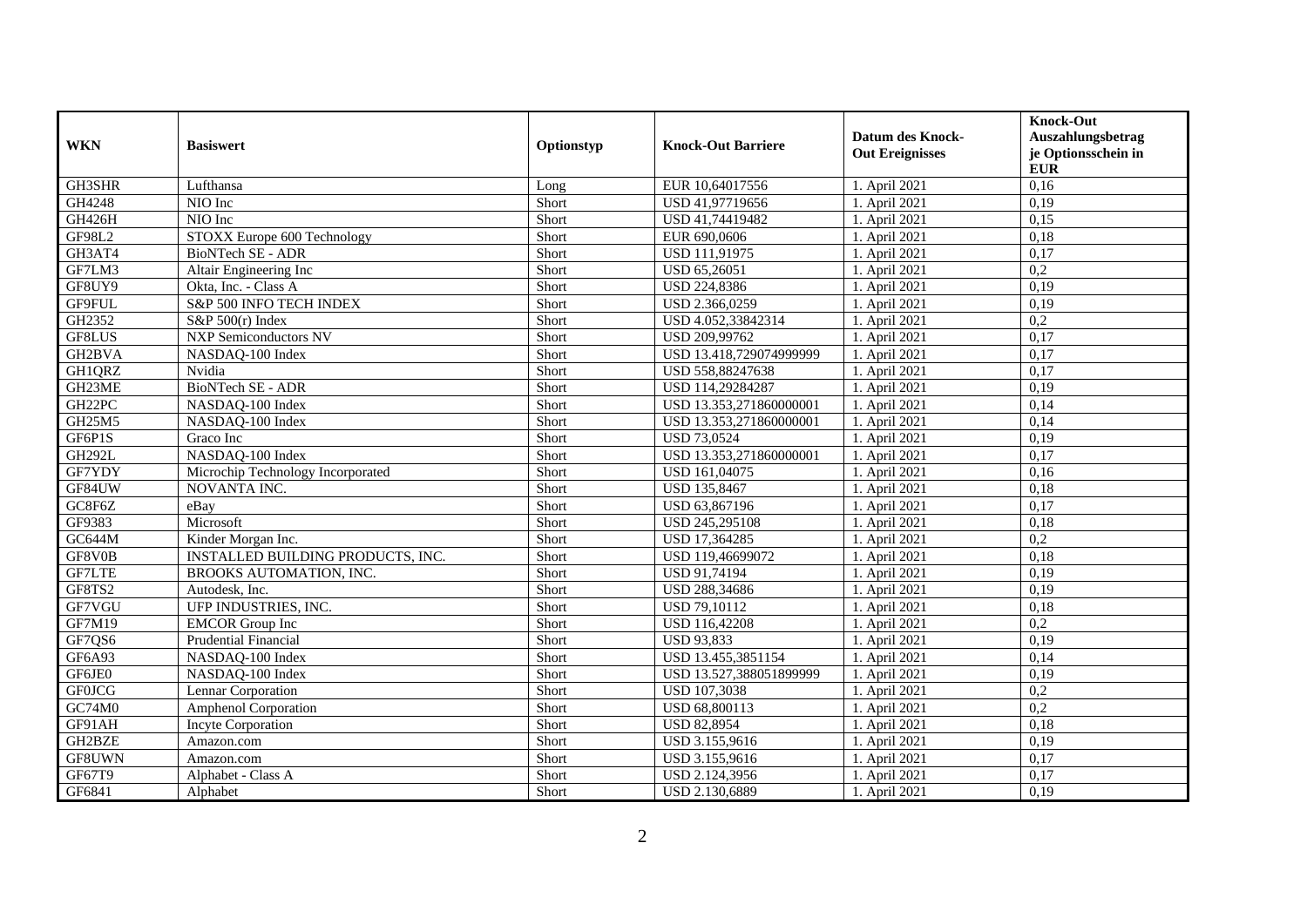| <b>WKN</b>          | <b>Basiswert</b>                                      | Optionstyp | <b>Knock-Out Barriere</b> | <b>Datum des Knock-</b><br><b>Out Ereignisses</b> | <b>Knock-Out</b><br>Auszahlungsbetrag<br>je Optionsschein in<br>${\bf EUR}$ |
|---------------------|-------------------------------------------------------|------------|---------------------------|---------------------------------------------------|-----------------------------------------------------------------------------|
| GF8TVG              | eBay                                                  | Short      | <b>USD 63,0772</b>        | 1. April 2021                                     | 0,2                                                                         |
| GF7VDG              | WILLSCOT MOBILE MINI HOLDINGS CORP.                   | Short      | <b>USD 28,8045</b>        | 1. April 2021                                     | 0,17                                                                        |
| GH25HE              | DAX (Performance Index)                               | Short      | EUR 15.508,117722000001   | 1. April 2021                                     | 0,18                                                                        |
| GH2BPT              | DAX (Performance Index)                               | Short      | EUR 15.320,513472000001   | 1. April 2021                                     | 0,19                                                                        |
| <b>GH1WRJ</b>       | DAX (Performance Index)                               | Short      | EUR 15.320,513472000001   | 1. April 2021                                     | 0,18                                                                        |
| GH28XF              | DAX (Performance Index)                               | Short      | EUR 15.308,506799999999   | 1. April 2021                                     | 0,2                                                                         |
| <b>GH1WSR</b>       | DAX (Performance Index)                               | Short      | EUR 15.508,117722000001   | 1. April 2021                                     | 0,19                                                                        |
| GH22J7              | DAX (Performance Index)                               | Short      | EUR 15.308,506799999999   | 1. April 2021                                     | 0,18                                                                        |
| GH203Z              | DAX (Performance Index)                               | Short      | EUR 15.308,506799999999   | 1. April 2021                                     | 0,19                                                                        |
| <b>GH1SUS</b>       | DAX (Performance Index)                               | Short      | EUR 15.320,513472000001   | 1. April 2021                                     | 0,19                                                                        |
| GH <sub>2</sub> C7T | Daimler                                               | Short      | EUR 76,384646             | 1. April 2021                                     | 0,19                                                                        |
| GH2BR0              | DAX (Performance Index)                               | Short      | EUR 15.508,117722000001   | 1. April 2021                                     | 0,19                                                                        |
| GH25G7              | DAX (Performance Index)                               | Short      | EUR 15.320,513472000001   | 1. April 2021                                     | 0,18                                                                        |
| GH1SVZ              | DAX (Performance Index)                               | Short      | EUR 15.508,117722000001   | 1. April 2021                                     | 0,19                                                                        |
| GF9JEP              | Dürr AG                                               | Short      | EUR 36,565                | 1. April 2021                                     | 0,19                                                                        |
| GF627F              | DAX (Performance Index)                               | Short      | EUR 15.508,117722000001   | 1. April 2021                                     | 0,19                                                                        |
| GH <sub>29FO</sub>  | Daimler                                               | Short      | EUR 76,384646             | 1. April 2021                                     | 0.19                                                                        |
| GF96L9              | MTU Aero Engines                                      | Short      | EUR 208,80828             | 1. April 2021                                     | 0,18                                                                        |
| GF8LW4              | STOXX(r) Europe 600 Industrial Goods & Services Index | Short      | EUR 698,95679734          | 1. April 2021                                     | 0,18                                                                        |
| <b>GF9LKV</b>       | Wienerberger                                          | Short      | EUR 31,92072              | 1. April 2021                                     | 0,19                                                                        |
| GH0JG1              | <b>SMA Solar Technology</b>                           | Short      | EUR 53,65274913           | 1. April 2021                                     | 0,19                                                                        |
| GF8VS2              | Norma Group                                           | Short      | EUR 42,5503125            | 1. April 2021                                     | 0,2                                                                         |
| GH05E1              | <b>ASML</b>                                           | Short      | EUR 536,3875              | 1. April 2021                                     | 0,18                                                                        |
| GF8JXF              | Randstad Holding                                      | Short      | EUR 61,4795               | 1. April 2021                                     | 0.18                                                                        |
| GH03ZV              | Infineon                                              | Short      | EUR 37,058875             | 1. April 2021                                     | 0,18                                                                        |
| GF74RM              | STOXX(r) Europe 600 Automobiles & Parts               | Short      | EUR 669,26677504          | 1. April 2021                                     | 0,19                                                                        |
| GC7K1A              | Umicore N.V.                                          | Short      | EUR 47,170367             | 1. April 2021                                     | 0,19                                                                        |
| GF7A4K              | Sika AG                                               | Short      | CHF 275,778               | 1. April 2021                                     | 0,18                                                                        |
| GF8U0B              | DAX (Performance Index)                               | Short      | EUR 15.334,020978         | 1. April 2021                                     | 0,19                                                                        |
| GF93DN              | EUROSTOXX 50 Index                                    | Short      | EUR 3.999,76556939        | 1. April 2021                                     | 0,18                                                                        |
| GF6AJS              | MDAX (Performance Index)                              | Short      | EUR 32.510,294000000002   | 1. April 2021                                     | 0,15                                                                        |
| GF6RRD              | Porsche                                               | Short      | EUR 95,8452               | 1. April 2021                                     | 0,18                                                                        |
| GC7J0F              | <b>AEX</b> Index                                      | Short      | EUR 726,094375            | 1. April 2021                                     | 0,18                                                                        |
| GC5BDR              | Temenos Group                                         | Short      | CHF 141,886545            | 1. April 2021                                     | 0,19                                                                        |
| GF8YTX              | Oracle                                                | Short      | <b>USD 71,5734</b>        | 1. April 2021                                     | 0,2                                                                         |
| GF8Y3U              | MarketAxess Holdings Inc.                             | Short      | USD 518,035968            | 1. April 2021                                     | 0,18                                                                        |
| GF8Y1P              | IQVIA Holdings Inc.                                   | Short      | USD 197,0028              | 1. April 2021                                     | 0,19                                                                        |